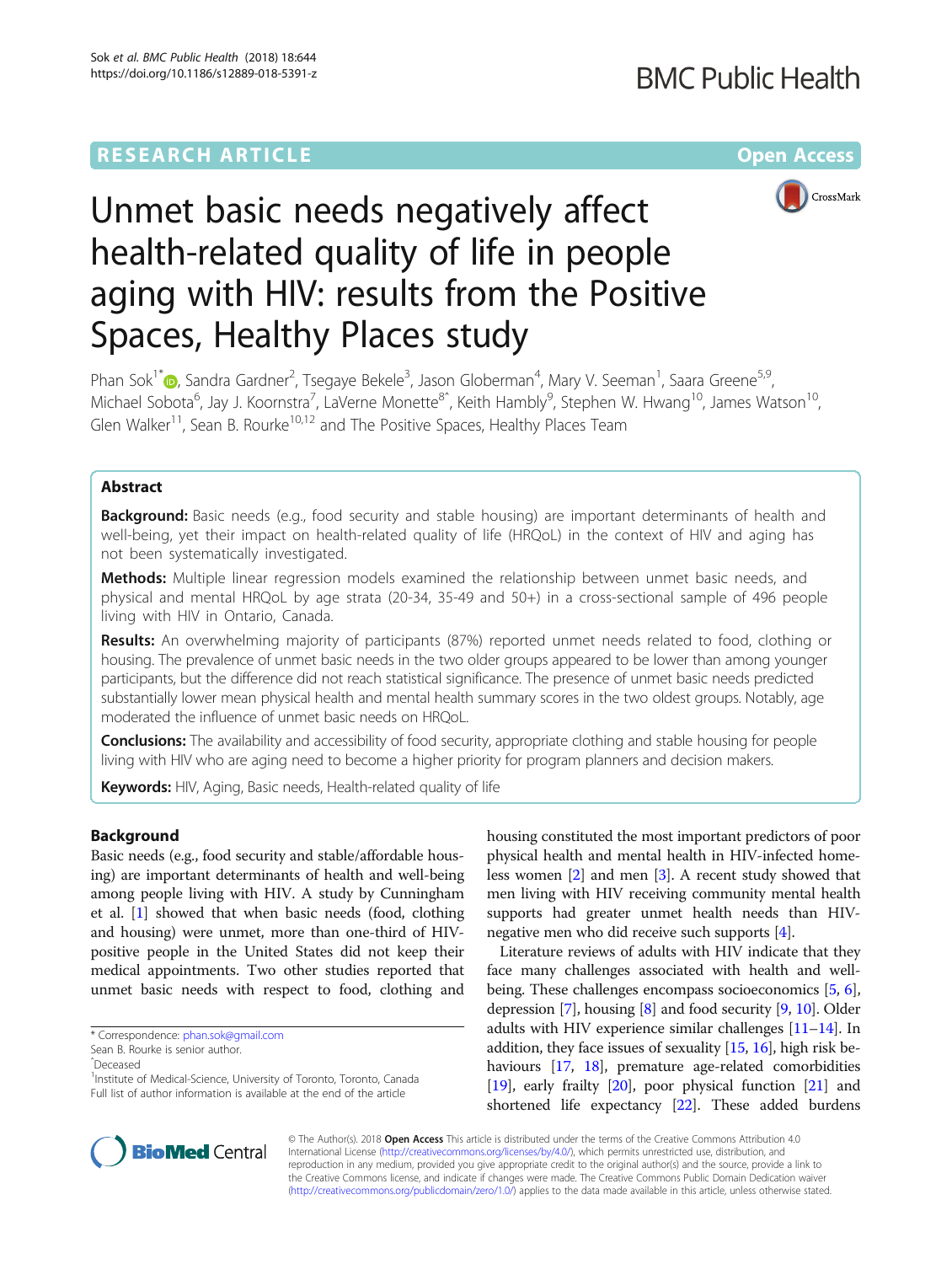contribute to negative health-related quality of life (HRQoL). We also know that the natural age process negatively impacts on physical health in the general population over age 65 [\[23\]](#page-8-0) and on several dimensional subscales of HRQoL in people living with HIV [\[24\]](#page-8-0). What is still not clear is the degree to which unmet basic needs may impact HRQoL in the context of HIV and aging. This in critical as the effectiveness of combination antiretroviral therapy now allows people living with HIV to reach older age.

The objective of this study was to determine the degree to which unmet basic needs are associated with physical and mental HRQoL; specifically, whether these associations vary with increasing age. We hypothesized that unmet basic needs related to food, clothing or housing stability/affordability would significantly and negatively impact physical health and mental health quality of life among people living with HIV, especially with increasing age.

#### Methods

#### Study design and data

This cross-sectional study used baseline data (2006) from the Positive Spaces, Healthy Places (PSHP) study. The PSHP study is a five-year observational cohort of 602 individuals living with HIV in Ontario, Canada. It was designed to evaluate the effects of housing on health. We included 496 participants in the current study because 106 (17.6%) study participants were excluded due to missing data on one or more socioeconomic or clinical data points. Thirty-seven had no data on basic needs. We note that the overall mean physical health and mental health summary scores did not differ significantly between excluded and included participants. The PSHP study is supported by grants from the Canadian Institutes of Health Research (CBR-75568 and CBR-94036), the Ontario Ministry of Health and Long-Term Care, the Ontario AIDS Network, the Wellesley Institute and the Ontario HIV Treatment Network (CCB115).

#### Procedures

To be eligible in the PSHP study, participants had to be HIV positive, 18-years or older, able to provide informed consent and reside in Ontario. To ensure people with unstable housing situations were included, participants were recruited from community-based AIDS service agencies, shelters, agencies serving women, Indigenous organizations, supportive housing agencies, transitional housing providers, agencies providing HIV programs and services for harder-to-reach populations (e.g., injection drug users, homeless people and those with unstable housing). All survey data were collected via face-to-face interviews conducted by trained peer researchers living with HIV. A 40 CAD honorarium was provided for participating. The study was approved by the Research Ethics Board at the University of Toronto (REB#25710). Additional details and descriptions of the PSHP cohort are available elsewhere [[8\]](#page-8-0).

# Measures

#### Conceptualizing basic needs

We conceptualized basic needs as those essential to daily life. We evaluated basic needs in three steps. Step 1, we looked at four items on the 62-item PSHP questionnaire relating to food, clothing, housing-related costs and risk of homelessness. For food, the participants were asked "In the last 12 months, have you ever experienced difficulty in buying enough food?" The response was "yes or no" (Question 60a). For clothing, the participants were asked: "In the last 12 months, have you ever experienced difficulty in buying sufficient clothing for yourself or your *dependent(s)?*" The response was "yes or no" (Question 61a). For housing-related costs, the participants were asked: "Considering your income, how difficult is it for you to meet your monthly housing-related costs?" The responses were "very difficult, fairly difficult, very little difficult or not at all difficult". We, however, collapsed "very difficult and fairly difficult" into "difficulty" and collapsed "very little difficulty and not at all difficult" into "non-difficulty" (Question 23). For risk of homelessness, the participants were asked: "How much do you pay in rent/mortgage every month?" (Question 57). We adapted the Canadian Definition of Homelessness [[25](#page-8-0)] that defined the risk of homelessness as occurring when a person is spending 30% or more of his or her income (before taxes) on rent or mortgage. A formula was created and applied to each participant in the sample<sup>1</sup>:  $RH = \frac{inc}{mor}$ . In step 2, we differentiated between *met*  $(coding = 0)$  and *unmet*  $(coding = 1)$ . Thus, unmet basic needs were defined as responding either yes to food, or yes to clothing, or *difficulty* to housing-related costs or being at risk of homelessness. Finally, step 3, we tested for the internal consistency of the four items [[26\]](#page-8-0) Cronbach's alpha was somewhat low, 0.58, but, because we tested only four items and the value of Cronbach's alpha is affected by the number of items tested [[27\]](#page-8-0). We felt that this was adequate for our purpose.

#### Outcome variables

We derived physical health and mental health summary scores from the 35-item Medical Outcomes Study HIV Health Survey (MOS-HIV) [[28](#page-8-0)]. The MOS-HIV has been criticized [[29](#page-8-0)] but is, nevertheless, considered to be a robust tool for measuring HRQoL in people living with HIV and has been translated into 19 languages [\[30\]](#page-8-0). The instrument includes 10 dimensions of health: general health (5 items), physical functioning (6 items), role functioning (2 items), social functioning (2 items),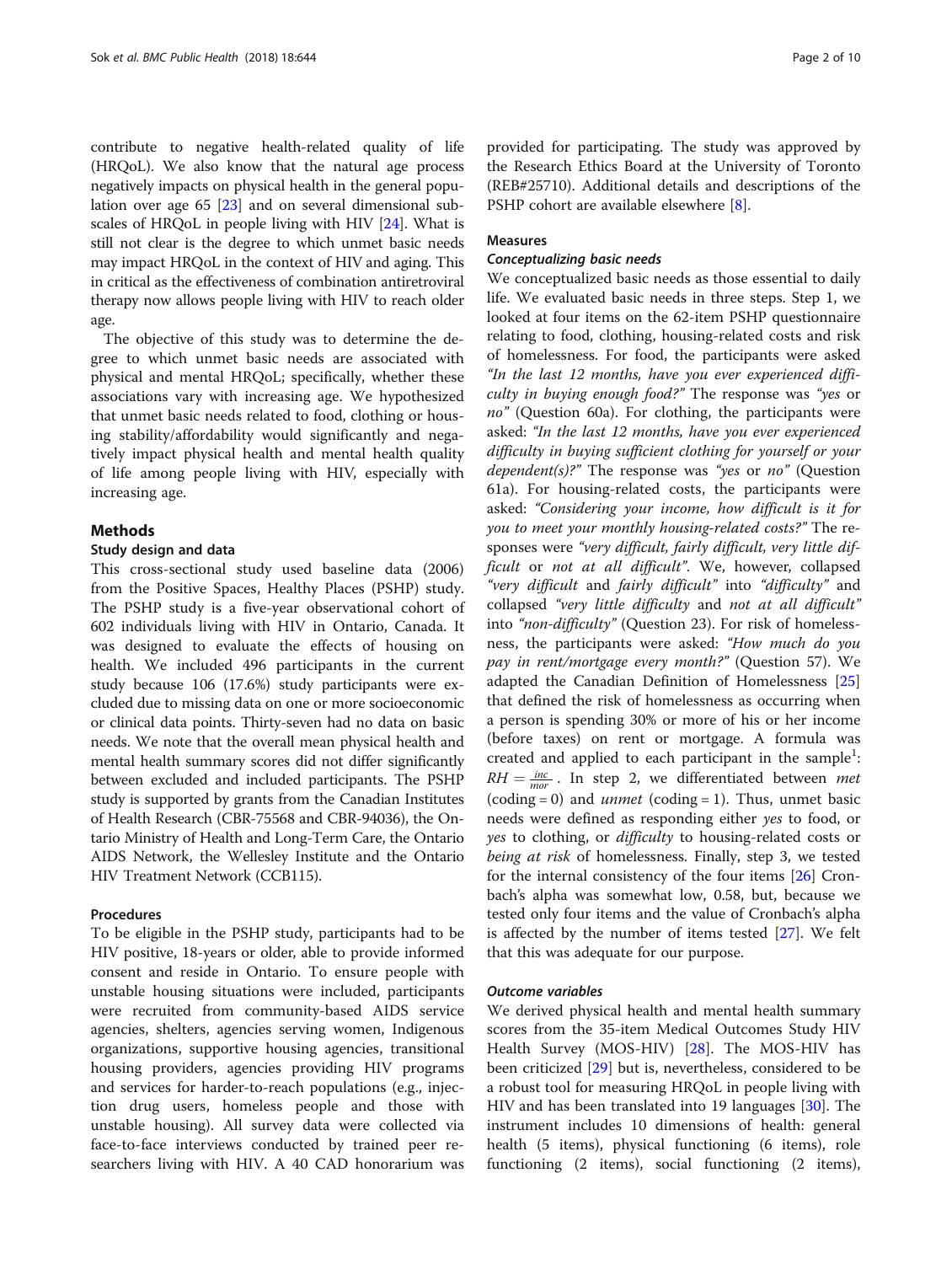energy (4 items), mental health (5 items), health distress (4 items), cognitive functioning (4 items), pain (2 items) and quality of life (1 item). All scales were linearly transformed into a 0 (worst health) to 100 (best health) scale and were then converted into z-scores in order to standardize them to the reference population of patients with HIV/AIDS. We then computed and created standardized scores for physical health and mental health summary scores as per instructions of the survey developers [\[31](#page-8-0)]. In this study, the 35-item MOS-HIV had a Cronbach's alpha of 0.90. Prior studies have suggested that HRQoL summary scores are reproducible, reliable and valid tools for measuring HIV patient functioning and well-being [[32](#page-8-0)].

#### Age groups

We categorized participants into three age groups: young (20-34 years), middle- aged (35-49 years) and old (50+ years). We used the cut-off of age 50 for the beginning of old age as this cut-off is considered a clinically important threshold in this population [[33\]](#page-8-0).

#### Variables

Demographic variables included gender (female vs. male), ethnicity (Caucasian vs. other) and sexual orientation (heterosexual vs. other). Socioeconomic status variables included educational level (high school degree or above vs. no high school degree), employment status (employed vs. unemployed; unemployed included retired/ disabled) and personal gross income (high vs. low income; low income meant below the cut-off of 1150 CAD/month, the median income of this study sample). Social factor variables included living arrangements (living with someone vs. living alone) and social support (high vs. low support; low support meant below the cut-off of 43, the median scores of this study sample). Social support scores were derived from the 19-item Medical Outcomes Study Social Support Survey [\[34\]](#page-8-0). HIV clinical marker variables included previous diagnosis of AIDS (absence vs. presence), CD4 T-cell count (above vs. below 200 cells/mL), years since HIV diagnosis and years since starting antiretroviral therapy. All variables were self-reported.

#### Statistical analysis

#### Descriptive analyses

A descriptive analysis of sample characteristics was performed across three age strata. For categorical comparisons, a Chi-square  $(\chi^2)$  or Fisher's exact tests was used. For variance comparisons, a least square means analysis for unbalanced samples was applied [[35\]](#page-8-0).

#### Modeling approaches

To better understand the influence of the hypothesized relationships at different age levels [\[36](#page-8-0), [37](#page-8-0)], we

separately performed a series of multivariable linear regressions for the physical health and the mental health summary models. The three age groups were entered as dummy variables when performing univariate and multivariate analyses. For each model, covariates were entered as blocks in the following order: demographics (step 1), socioeconomic status (step 2), social factors (step 3), HIV clinical markers (step 4) and unmet basic needs (step 5). To understand the effect of unmet basic needs across subject groups [\[37\]](#page-8-0), we tested the interaction terms (step 6), which were unmet basic needs x the middle-aged group, and unmet basic needs x the older group. We assessed interaction effects via the visuographic method. We eliminated co-linearity, using the variance inflation factor and eigenvalue [ $35$ ]. A two-sided *p*-value of less than 0.05 was used for statistically significant variables throughout. All analyses were performed using SAS software 9.3 (Cary, North Carolina, USA).

#### Results

#### Sample characteristics

Mean age (SD) of the sample was 43.7 (8.4) years, [range 20-70] (Table [1](#page-3-0)). A majority of respondents (80.4%) in our sample reported being unemployed. Over half (52. 0%) had been previously diagnosed with AIDS. The sample mean (SD) for physical health summary scores was 42.6 (10.8) [range14.9-64.6], and the sample mean (SD) for health summary scores was 43.4 (11.9) [range 8.7-68. 6]. Role functioning scored lowest, 40.9 (10.4). The highest score was on the pain subscale, 47.8 (9.7).

Our sample significantly differed among age categories with respect to gender, sexual orientation and ethnicity. Gay or bisexual male participants were older than female same sex or heterosexual participants. There were no significant differences across educational level, employment status, gross income or social support. Compared to the two younger groups, the older group had lower mean physical health summary scores ( $p < 0.001$ ).

#### Basic needs

Over 85% of the respondents self-reported at least one unmet basic need. Substantially fewer individuals in the middle-aged and old age groups reported unmet basic needs than did those in the youngest group (Fig. [1](#page-3-0)) although the results were not statistically significant  $(p = 0.19)$ . When analyzing basic needs across demographics, the prevalence of unmet basic needs did not differ by gender (men, 85.5% vs. women, 90.7%), ethnic group (Caucasians, 88.4% vs. other, 86.1%) or sexual preference (non-heterosexuals, 85.3% vs. other, 89. 4%). Participants without a high school degree and those with no job at the time of interview were more likely to report unmet basic needs than their peers (93.1% vs. 85. 0%,  $p = 0.03$  or 88.7% vs. 78.3%,  $p = 0.007$ ; respectively).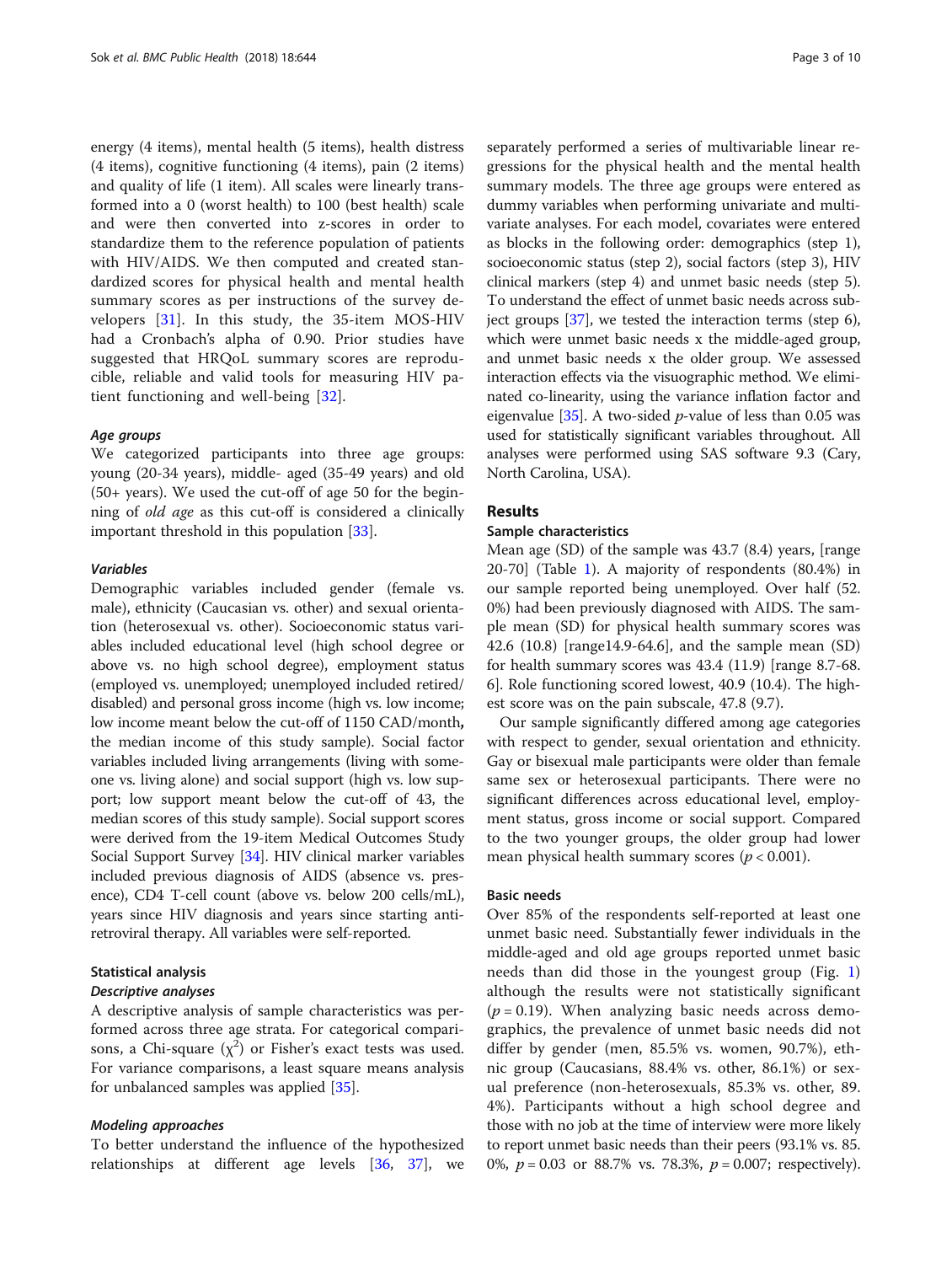| Variables                                        |                   | Age groups  |                   |                   | $p^{\rm a}$ |
|--------------------------------------------------|-------------------|-------------|-------------------|-------------------|-------------|
|                                                  | All sample        | $20 - 34$   | 35-49             | $\geq 50$         |             |
|                                                  | $N = 496$<br>$\%$ | $n = 70$    | $n = 310$<br>$\%$ | $n = 116$<br>$\%$ |             |
|                                                  |                   | $\%$        |                   |                   |             |
| Demographic variables                            |                   |             |                   |                   |             |
| Male                                             | 76.2              | 52.9        | 79.4              | 81.9              | < 0.001     |
| Caucasian                                        | 75.6              | 65.7        | 73.6              | 87.1              | 0.002       |
| Heterosexual                                     | 34.1              | 54.3        | 32.9              | 27.6              | < 0.001     |
| Economic variables                               |                   |             |                   |                   |             |
| No high school degree                            | 20.6              | 25.7        | 21.6              | 14.7              | 0.15        |
| Unemployed                                       | 80.4              | 74.3        | 79.7              | 86.2              | 0.12        |
| Low income (< 1150 CAD/month)                    | 51.4              | 61.4        | 49.0              | 51.7              | 0.17        |
| Social variables                                 |                   |             |                   |                   |             |
| Low support ( $MOS-SSS < 43$ )                   | 51.0              | 51.4        | 48.7              | 56.9              | 0.32        |
| Living alone                                     | 50.0              | 22.9        | 50.7              | 64.7              | < 0.001     |
| Clinical variables                               |                   |             |                   |                   |             |
| A history of AIDS diagnosis                      | 52.0              | 24.3        | 56.1              | 57.8              | < 0.001     |
| CD4 count < 200 cells/mL $(n = 412)$             | 60.9              | 28.9        | 65.5              | 65.7              | < 0.001     |
| Years since HIV diagnosis (mean, SD)             | 11.4(6.5)         | 5.3(4.5)    | 11.7(6.0)         | 14.3(6.4)         | < 0.001     |
| Years since starting ART ( $n = 379$ , mean, SD) | 8.1(5.5)          | 4.0(3.6)    | 7.9(5.3)          | 9.7(5.6)          | < 0.001     |
| Health-related quality of life                   |                   |             |                   |                   |             |
| Physical health summary scores (mean, SD)        | 42.6 (10.8)       | 47.5 (9.0)  | 42.7 (11.0)       | 39.5 (10.2)       | < 0.001     |
| Mental health summary scores (mean, SD)          | 43.4 (11.9)       | 42.4 (12.5) | 43.6 (11.9)       | 43.5 (11.6)       | 0.72        |

#### <span id="page-3-0"></span>**Table 1** Sample characteristics by age group  $(N = 496)$

<sup>a</sup>p of Chi-Square test (two-sided) or one-way ANOVA test. MOS-SSS: Medical Outcomes Study Social Support Survey; ART: antiretroviral therapy; SD: Standard Deviation

Among those with personal gross income below 1150 CAD/month (51.4%), the two older groups were less likely than the youngest group to report unmet needs ( $p = 0.08$ ). Among those who were unemployed, the two older groups were less likely to report unmet needs than the youngest group, but the results did not quite reach statistical significance. Among those who had not finished high school (20.6%), the oldest group (76%) was less likely



to report unmet needs than the two younger groups  $(p = 0.01,$  Fisher's exact).

#### Univariate analyses of HRQoL

The presence of unmet basic needs was associated with both poorer physical health and poorer mental health summary scores ( $\beta$  = – 6.4, p < 0.001 and  $\beta$  = – 8.2, p < 0.001, respectively, Table [2\)](#page-4-0). The middle-aged group, the older group, unemployed individuals, Caucasians, those with a previous diagnosis of AIDS and with a longer duration since HIV diagnosis, all had significantly lower physical health summary scores. Being female, unemployed, heterosexual, having low social support and a personal income below 1150 CAD/month were all significantly associated with lower mental health summary scores.

#### Multivariate analyses of HRQoL

We employed a series of hierarchical multiple regression analyses to evaluate the effect of unmet basic needs on physical health summary scores (Table [3\)](#page-5-0). We entered the following variables in order: demographics (step 1), socioeconomic status (step 2), social factors (step 3) and HIV clinical markers (step 4). After entering unmet basic needs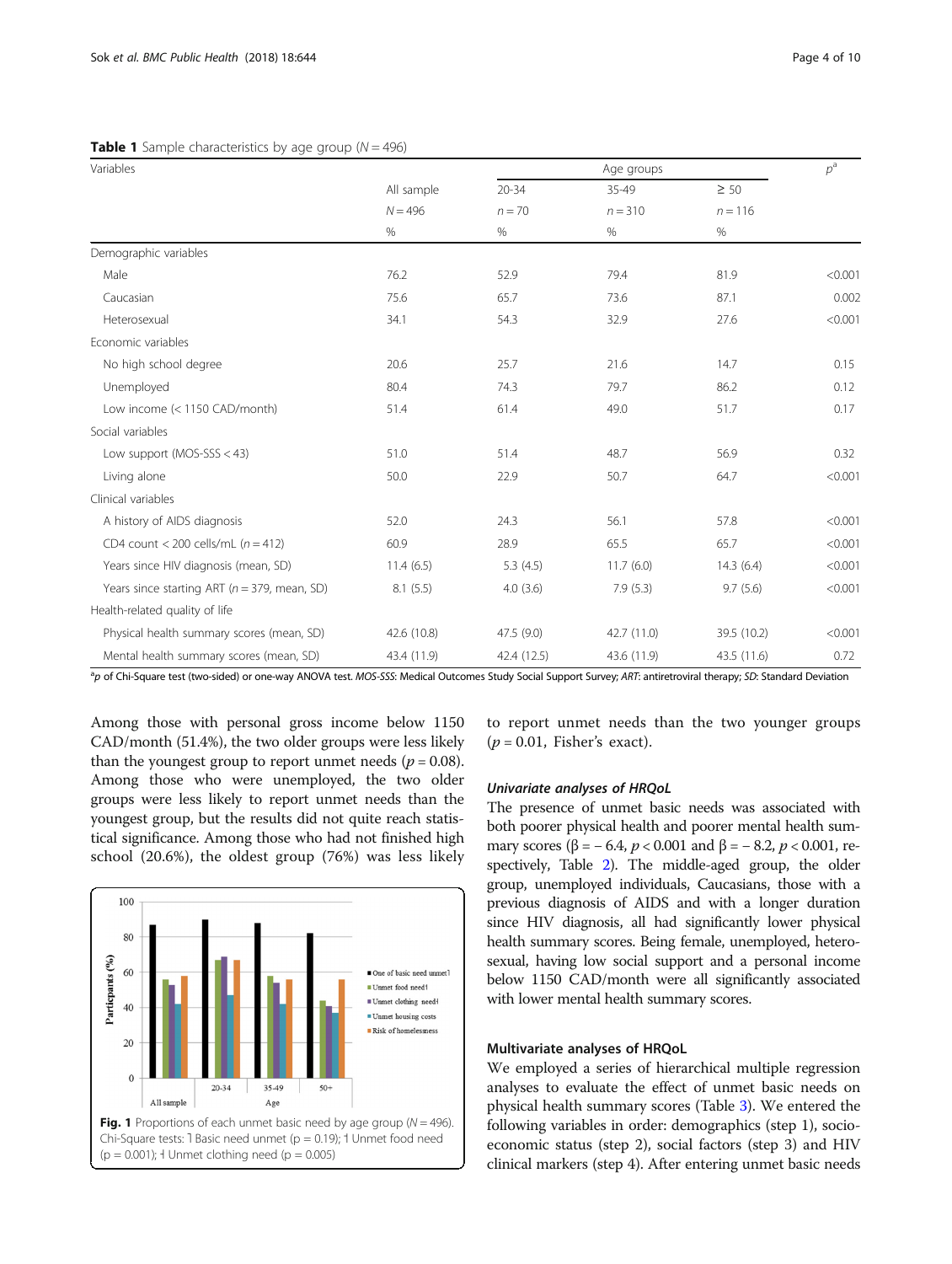<span id="page-4-0"></span>**Table 2** Univariate regression analyses of physical health and mental health summary scores.  $(N = 496)$ 

| Variables                            | Physical health summary |                  |         | Mental health summary |                   |         |
|--------------------------------------|-------------------------|------------------|---------|-----------------------|-------------------|---------|
|                                      | β                       | (95% CI)         | р       | β                     | (95% CI)          | р       |
| Demographic variables                |                         |                  |         |                       |                   |         |
| Age 20-34                            | Ref.                    |                  |         | Ref.                  |                   |         |
| Age 35-49                            | $-4.80$                 | $(-7.54, -2.06)$ | < 0.001 | 1.28                  | $(-1.81, 4.38)$   | 0.415   |
| Age 50+                              | $-7.97$                 | $(-11.1, -4.83)$ | < 0.001 | 1.14                  | $(-2.40, 4.68)$   | 0.528   |
| Female                               | $-1.39$                 | $(-3.63, 0.84)$  | 0.222   | $-4.08$               | $(-6.52, -1.64)$  | 0.001   |
| Caucasian                            | $-2.82$                 | $(-5.02, -0.61)$ | 0.012   | $-0.78$               | $(-3.23, 1.66)$   | 0.529   |
| Heterosexual                         | $-1.13$                 | $(-3.14, 0.88)$  | 0.270   | $-3.03$               | $(-5.23, -0.83)$  | 0.007   |
| Economic variables                   |                         |                  |         |                       |                   |         |
| No high school degreedegree          | $-2.76$                 | $(-5.11, -0.42)$ | 0.021   | $-3.49$               | $(-6.08, -0.91)$  | 0.008   |
| Unemployed                           | $-7.44$                 | $(-9.75, -5.13)$ | < 0.001 | $-6.23$               | $(-8.82, -3.64)$  | < 0.001 |
| Low income (< 1150 CAD/month)        | $-1.15$                 | $(-3.06, 0.75)$  | 0.235   | $-3.23$               | $(-5.31, -1.14)$  | 0.003   |
| Social variables                     |                         |                  |         |                       |                   |         |
| Low support ( $MOS-SSS < 43$ )       | $-3.39$                 | $(-5.27, -1.51)$ | < 0.001 | $-6.96$               | $(-8.96, -4.95)$  | < 0.001 |
| Living alone                         | $-2.10$                 | $(-4.0, -0.20)$  | 0.030   | $-1.98$               | $(-4.07, 0.11)$   | 0.064   |
| Clinical variables                   |                         |                  |         |                       |                   |         |
| A history of AIDS diagnosis          | $-5.07$                 | $(-6.92, -3.22)$ | < 0.001 | $-3.09$               | $(-5.18, -1.01)$  | 0.004   |
| CD4 count < 200 cells/mL $[n = 412]$ | $-2.48$                 | $(-4.58, -0.38)$ | 0.021   | 0.56                  | $(-1.82, 2.93)$   | 0.646   |
| Years since HIV diagnosis            | $-0.15$                 | $(-0.29, -0.00)$ | 0.045   | 0.22                  | (0.06, 0.38)      | 0.007   |
| Years since starting ART $[n = 379]$ | $-0.20$                 | $(-0.40, -0.01)$ | 0.041   | 0.21                  | $(-0.01, -0.43)$  | 0.063   |
| Basic needs variable                 |                         |                  |         |                       |                   |         |
| Unmet basic needs                    | $-6.58$ <sup>a</sup>    | $(-9.31, -3.86)$ | < 0.001 | $-8.24b$              | $(-11.25, -5.24)$ | < 0.001 |

Bold values are significant of  $p < 0.05$ . <sup>a</sup>Estimates (β) unmet needs: food = -3.95, clothing = -3.81, housing costs = -4.23 (all,  $p < 0.001$ ), risk of homelessness = −1.66 (p > 0.05). <sup>b</sup> Estimates (β) unmet needs: food = −5.9, clothing = −5.4, housing costs = −5.43 or risk of homelessness = −3.64 (all, p < 0.001), CI: Confidence Interval; MOS-SSS: Medical Outcomes Study Social Support Survey; ART: antiretroviral therapy

(step 5), the proportion of variance increased from 19.2% to 22.1%. After entering the two interaction terms (step 6), the amount of variance increased significantly to 23.5%.

To evaluate the effect of unmet basic needs on mental health summary scores, we employed a series of hierarchical multiple regression analyses as shown in Table [4](#page-6-0). We repeated step 1 to 4 as we did previously. In step 5, after adding the unmet basic needs, the variance increased significantly from 19.2% to 22.4%. In step 6, after adding both interaction terms as we did before, the amount of variance increased significantly to 24.1%.

#### Interaction terms

We noted that unmet needs lowered physical health scores to a greater degree in the oldest group than they did in the middle-aged group (Fig.  $2a$ ). On mental health summary scores, the slope was a bit steeper in the oldest group compared to the middle-aged group as a result of the effect of unmet needs (Fig. [2b\)](#page-6-0).

#### **Discussion**

Our primary hypothesis was that unmet basic needs would be significantly and negatively associated with lower physical health or mental health quality of life summary scores even after controlling for potential confounders. Also, we predicted that the impact of unmet basic needs would vary across age groups, and increase with age. We found a very high prevalence of unmet basic needs in our HIV study participants in Ontario, Canada. We noted that age moderated the influence of unmet basic needs on HRQoL.

Our conceptualization of unmet basic needs as a predictor of poor health and well-being is consistent with previous studies related to basic subsistence needs in HIV-infected adults  $[1-3]$  $[1-3]$  $[1-3]$  $[1-3]$ . The very high prevalence of unmet basic needs among people living with HIV in our study may have been magnified by the nature of our sample, which was purposefully recruited to represent a population with unstable housing. This notwithstanding, it is important to note that, when examining the influence of demographics or socioeconomic status, the proportion of unmet basic needs did not differ by gender, race or sexual orientation. This suggests that problems meeting basic needs is an across-the-board challenge for people living with HIV in our province.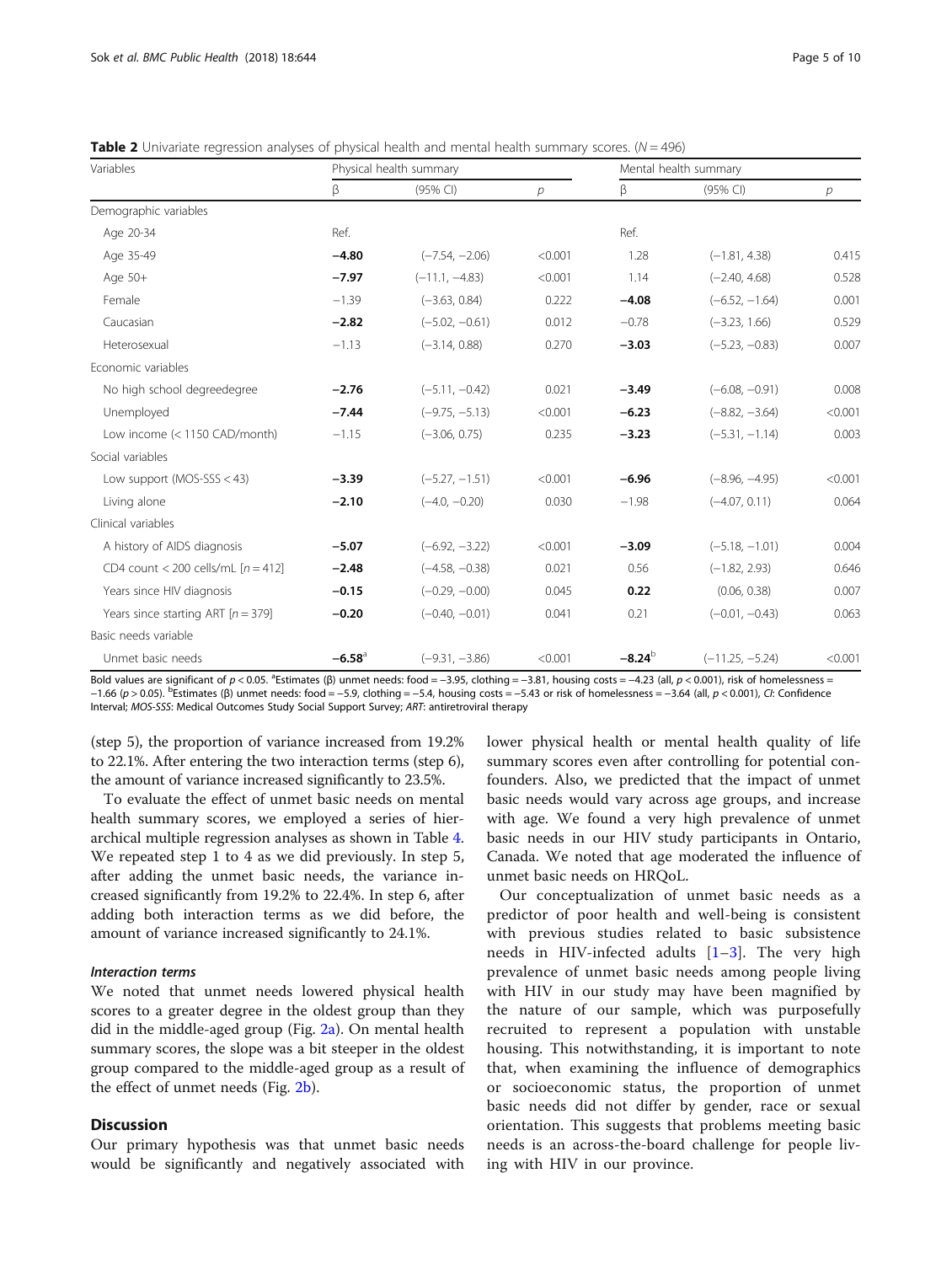<span id="page-5-0"></span>**Table 3** Hierarchical multivariate regression models for physical health summary scores.  $(N = 496)$ 

|                               | Step 1<br>β          | Step 2<br>β           | Step 3<br>$\beta$    | Step 4<br>$\beta$    | Step 5<br>$\beta^*$  | Step 6<br>$\beta$    |
|-------------------------------|----------------------|-----------------------|----------------------|----------------------|----------------------|----------------------|
|                               |                      |                       |                      |                      |                      |                      |
| Intercept                     | $51.48^{\rm a}$      | 56.83 <sup>a</sup>    | $58.38^{a}$          | $58.67^{\rm a}$      | $63.10^{a}$          | $54.10^a$            |
| Block 1                       |                      |                       |                      |                      |                      |                      |
| Age group                     |                      |                       |                      |                      |                      |                      |
| 20-34 (Ref.)                  | $\mathbf{1}$         | $\mathbf{1}$          | $\mathbf{1}$         | $\overline{1}$       | $\mathbf{1}$         | $\mathbf{1}$         |
| 35-49                         | $-5.52$ <sup>a</sup> | $-5.12$ <sup>a</sup>  | $-5.21$ <sup>a</sup> | $-4.28^{b}$          | $-4.18^{b}$          | 5.33                 |
| $50+$                         | $-8.39$ <sup>a</sup> | $-7.63$ <sup>a</sup>  | $-7.46$ <sup>a</sup> | $-6.58$ <sup>a</sup> | $-6.80$ <sup>a</sup> | 4.95                 |
| Female                        | $-2.32$              | $-2.65$ <sup>d</sup>  | $-3.06^c$            | $-3.08^c$            | $-2.88^c$            | $-2.95^c$            |
| Caucasian                     | $-3.14^{b}$          | $-3.31^{b}$           | $-3.60^{b}$          | $-3.43^{b}$          | $-3.37^{b}$          | $-3.43^{b}$          |
| Heterosexual                  | $-1.57$              | $-1.0$                | $-0.62$              | $-0.72$              | $-0.79$              | $-0.72$              |
| Block 2                       |                      |                       |                      |                      |                      |                      |
| No high school degree         |                      | $-1.79$               | $-2.06d$             | $-1.90d$             | $-1.54$              | $-1.62$              |
| Unemployed                    |                      | $-6.91$ <sup>a</sup>  | $-6.60$ <sup>a</sup> | $-6.04$ <sup>a</sup> | $-5.46$ <sup>a</sup> | $-5.50$ <sup>a</sup> |
| Low income (< 1150 CAD/month) |                      | 0.30                  | 0.49                 | 0.43                 | 0.39                 | 0.29                 |
| Block 3                       |                      |                       |                      |                      |                      |                      |
| Low support (MOS-SSS < 43)    |                      |                       | $-3.17$ <sup>a</sup> | $-3.16^a$            | $-2.94^{b}$          | $-2.95^{b}$          |
| Living alone                  |                      |                       | $-0.03$              | 0.02                 | $-0.19$              | $-0.26$              |
| Block 4                       |                      |                       |                      |                      |                      |                      |
| A history of AIDS diagnosis   |                      |                       |                      | $-3.64$ <sup>a</sup> | $-3.64$ <sup>a</sup> | $-3.59$ <sup>a</sup> |
| Years since HIV diagnosis     |                      |                       |                      | 0.02                 | $-0.002$             | $-0.005$             |
| Block 5                       |                      |                       |                      |                      |                      |                      |
| Unmet basic needs             |                      |                       |                      |                      | $-5.53^{a*}$         | 4.67                 |
| Block 6                       |                      |                       |                      |                      |                      |                      |
| Unmet basic needs X age 35-49 |                      |                       |                      |                      |                      | $-10.56c$            |
| Unmet basic needs X age 50+   |                      |                       |                      |                      |                      | $-13.22^{b}$         |
| $R^2$                         | 0.073                | 0.144                 | 0.165                | 0.192                | 0.221                | 0.235                |
| F Change                      | $7.725^a$            | $13.537$ <sup>a</sup> | $6.110^{b}$          | 7.880 <sup>a</sup>   | 18.049a              | 4.423 <sup>k</sup>   |
| F Test                        | 7.73 <sup>a</sup>    | 10.28 <sup>a</sup>    | 9.61 <sup>a</sup>    | $9.55^{\text{a}}$    | 10.52 <sup>a</sup>   | 9.83 <sup>a</sup>    |

 ${}^{3}p$  < 0.001,  ${}^{b}p$  < 0.01,  ${}^{c}p$  < 0.05,  ${}^{d}p$  approached the significance < 0.05. CD4 count < 200 cells/mL was not included because it was insignificantly associated with physical health summary scores ( $p = 0.566$ ). Years since starting ART was excluded because of co-linearity with the variable, years since HIV diagnosis. \*Further multivariable linear regression models were performed for each basic need, estimated coefficient (β) unmet needs: food = −3.65, clothing = −3.72, housing cost = −3.67 (all, p < 0.001) or risk of homelessness =  $-1.04$  ( $p > 0.05$ )

The fact that there was a trend (not quite reaching statistical significance) for the prevalence of unmet basic needs in the two older groups to be lower than that in the younger participants, can perhaps be explained by the demographic and socioeconomic profiles of the two older groups, which were very similar to study populations described in other reports [[15,](#page-8-0) [38](#page-8-0), [39](#page-8-0)]. Our two older groups were well-educated and enjoyed relatively high personal incomes. The high rate of unemployment in this older population was probably the result of their chronic illness. However, participants belonging to the two older groups who reported lower socioeconomic status had a significantly lower prevalence of unmet basic needs than the youngest group. As Joyce et al. [[39](#page-8-0)] noted, older white and gay men with HIV enjoy greater

financial stability than their younger peers. Previous studies have shown that older individuals with HIV have better adherence [[40\]](#page-8-0) and achieve a more rapid virologic response to antiretroviral treatments than younger peers [[41\]](#page-8-0). Older adults with HIV, compared to younger adults, also tend to show greater resilience to stress [[42](#page-8-0), [43\]](#page-9-0). This may increase physical, emotional and functional well-being, a sign of successful aging [[44](#page-9-0), [45](#page-9-0)].

We found that age moderated the main effect of unmet basic needs on both physical health and mental health summaries. The effect of unmet basic needs on mean physical health summary scores was much greater in the oldest group than in the middle-aged group. In contrast, the effect of unmet basic needs on mean mental health summary scores was essentially similar. These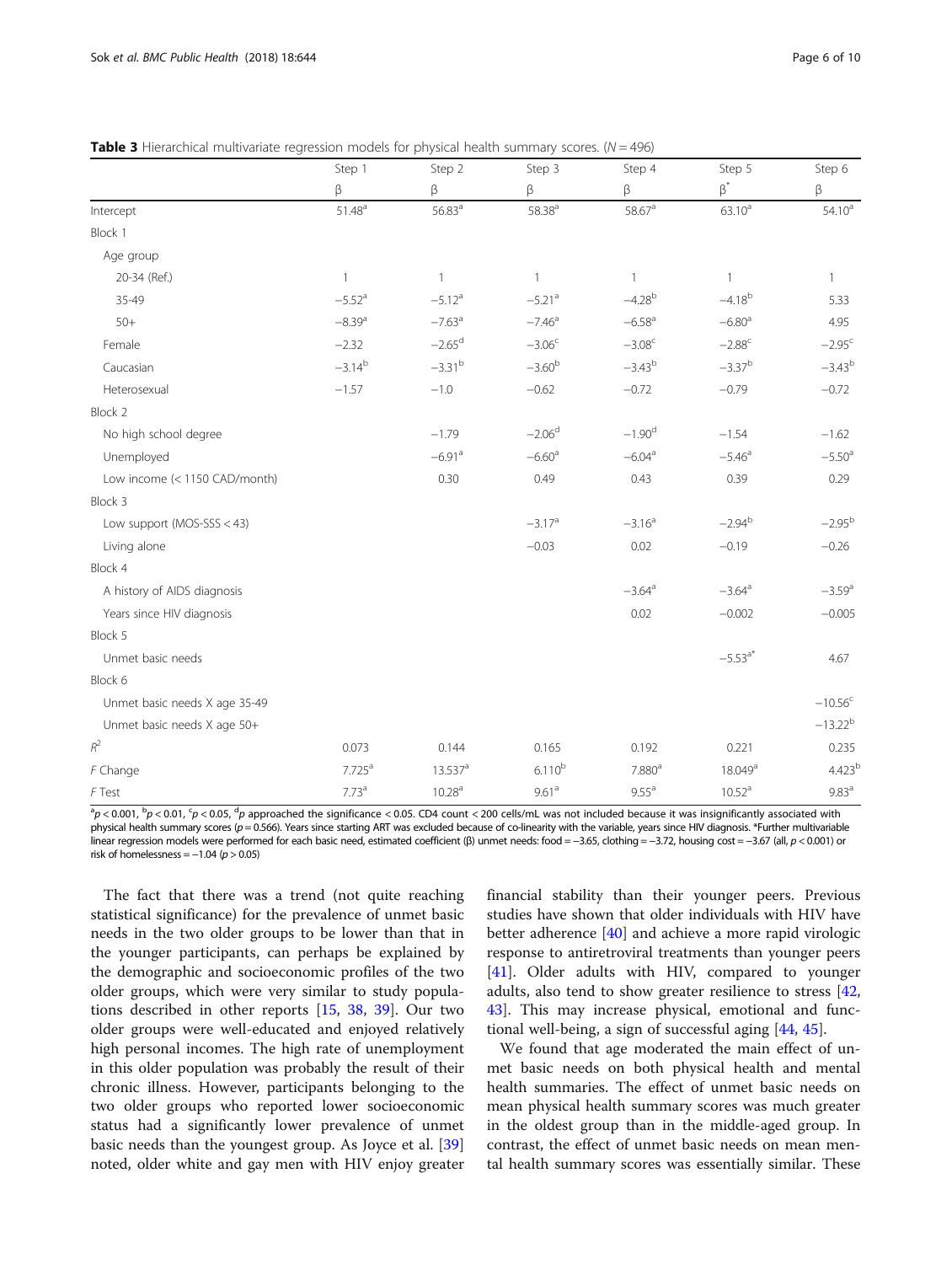<span id="page-6-0"></span>

|                                     | Step 1             | Step 2               | Step 3               | Step 4               | Step 5               | Step 6             |
|-------------------------------------|--------------------|----------------------|----------------------|----------------------|----------------------|--------------------|
|                                     | β                  | β                    | β                    | β                    | β                    | $\beta$            |
| Intercept                           | 46.40 <sup>a</sup> | 51.99 <sup>a</sup>   | $55.39^{a}$          | 54.32 <sup>a</sup>   | 59.46 <sup>a</sup>   | $47.94^{\text{a}}$ |
| Block 1                             |                    |                      |                      |                      |                      |                    |
| Age group                           |                    |                      |                      |                      |                      |                    |
| 20-34 (Ref.)                        | $\circ$            | $\mathbb O$          | $\mathbf 0$          | $\mathbf 0$          | $\mathbf 0$          | 0                  |
| 35-49                               | 0.18               | 0.26                 | 0.14                 | $-0.39$              | $-0.27$              | 12.66 <sup>b</sup> |
| $50+$                               | 0.18               | 0.61                 | 1.09                 | $-0.04$              | $-0.24$              | $13.23^{b}$        |
| Female                              | $-3.49^c$          | $-3.73^{c}$          | $-4.67^b$            | $-4.61^{\rm b}$      | $-4.38^{b}$          | $-4.47^b$          |
| Caucasian                           | $-2.29d$           | $-2.51$ <sup>d</sup> | $-3.12^{c}$          | $-3.20^{b}$          | $-3.13^{b}$          | $-3.23^{b}$        |
| Heterosexual                        | $-1.63$            | $-1.13$              | $-0.41$              | 0.06                 | $-0.03$              | 0.06               |
| Block 2                             |                    |                      |                      |                      |                      |                    |
| No high school degree               |                    | $-1.59$              | $-2.17^{d}$          | $-2.30d$             | $-1.87$              | $-1.89$            |
| Unemployed                          |                    | $-5.56$ <sup>a</sup> | $-4.87$ <sup>a</sup> | $-4.55$ <sup>a</sup> | $-3.87^{b}$          | $-3.91b$           |
| Low income (< 1150 CAD/month)       |                    | $-1.74$              | $-1.26$              | $-1.14$              | $-1.19$              | $-1.30$            |
| Block 3                             |                    |                      |                      |                      |                      |                    |
| Low social support (MOS-SSS $<$ 43) |                    |                      | $-6.85$ <sup>a</sup> | $-6.91$ <sup>a</sup> | $-6.65$ <sup>a</sup> | $-6.66a$           |
| Living alone                        |                    |                      | $-0.37$              | $-0.20$              | $-0.48$              | $-0.53$            |
| Block 4                             |                    |                      |                      |                      |                      |                    |
| A history of AIDS diagnosis         |                    |                      |                      | $-2.98^{b}$          | $-2.98^{b}$          | $-2.90^{b}$        |
| Years since HIV diagnosis           |                    |                      |                      | $0.24^{b}$           | $0.22^c$             | 0.21 <sup>c</sup>  |
| Block 5                             |                    |                      |                      |                      |                      |                    |
| Unmet basic needs                   |                    |                      |                      |                      | $-6.40^{a*}$         | 6.60               |
| Block 6                             |                    |                      |                      |                      |                      |                    |
| Unmet basic needs X age 35-49       |                    |                      |                      |                      |                      | $-14.39^{b}$       |
| Unmet basic needs X age 50+         |                    |                      |                      |                      |                      | $-15.09^{b}$       |
| $R^2$                               | 0.029              | 0.083                | 0.165                | 0.192                | 0.224                | 0.241              |
| F Change                            | 2.889b             | $9.578$ <sup>a</sup> | 23.922 <sup>a</sup>  | 8.050 <sup>a</sup>   | 19.978 <sup>a</sup>  | $5.410^{k}$        |
| F Test                              | 2.89 <sup>b</sup>  | 5.49 <sup>a</sup>    | 9.59 <sup>a</sup>    | 9.57 <sup>a</sup>    | 10.72 <sup>a</sup>   | $10.18^{a}$        |

 ${}^{3}p$  < 0.001,  ${}^{b}p$  < 0.01,  ${}^{c}p$  < 0.05,  ${}^{d}p$  approached the significance < 0.05. CD4 count < 200 cells/mL was not included because it was insignificantly associated with mental health summary scores ( $p = 0.407$ ). Years since starting ART was excluded because of co-linearity with the variable, years since HIV diagnosis. \*Further multivariable linear regression models were performed for each basic need, estimated coefficient (β) unmet needs: food = −4.10, clothing = −3.39, housing  $cost = -4.34$  or risk of homelessness =  $-3.07$  (all,  $p < 0.001$ )



steeper in the oldest group than in the middle-aged group (F test = 5.60,  $p = 0.004$ ,  $R^2 = 0.02$ )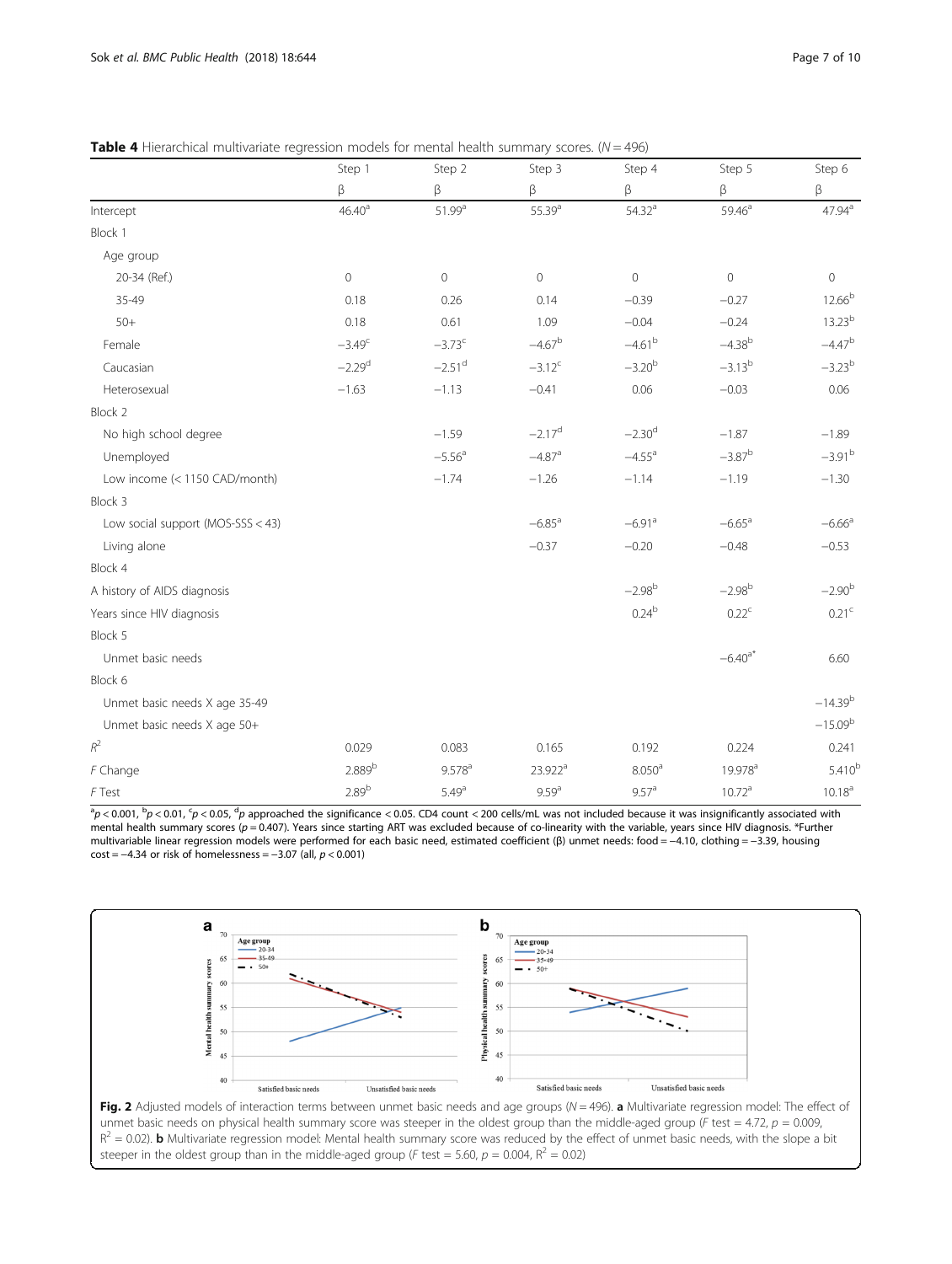findings have health policy implications and offer insights into public health priorities targeting HIV-positive aging populations.

Our findings that the presence of unmet basic needs reduced mean physical health and mental health summary scores in the middle-aged and the oldest groups also have clinical importance. Studies have shown that the effect of age has a negative impact on physical health among HIV-positive populations [\[24](#page-8-0), [46](#page-9-0)]. In our physical health summary model, when a basic need was not met, a decrement of 6- and 9-points in the middle-aged and the oldest groups, respectively, was observed. This is because the oldest group had significantly lower scores than the middle-aged group, and they were even lower than those of the youngest group, in all physical health subscales.

Studies have reported that age is associated with relatively good mental health quality of life [\[42](#page-8-0), [47\]](#page-9-0). In our mental health summary model, when a basic need was not met, a decrement of 7- and 9- points was observed in the middle-aged and oldest groups, respectively. This suggests that the effect of unmet basic needs influences the mean mental health scores of the two older groups. The insignificant difference between satisfied and unsatisfied basic needs for mean scores of HRQoL in the younger group does not necessarily imply that unmet basic needs will not influence this group. Rather, as these participants age, their health may be expected to deteriorate should they continue to face unmet basic needs. Also, this group was relatively smaller compared to the middle-aged and the oldest groups.

There are some limitations to note in our study. A validated instrument for measuring basic needs would have improved our findings. It is also evident that, using cross-sectional data, we cannot infer a direct causal pathway between unmet basic needs and poor HRQoL but can only point out the association. In addition, because the sample participants were mostly individuals seeking services at community-based AIDS service organizations, our results may not generalize to all HIVpositive persons in Ontario or beyond. Our results, of course, rely on the accuracy of self-reporting on the part of the participants. We also did not control for depression. The scores for this variable would have correlated with all dimensional subscales, particularly with the mental health summary components. Thus, they would have biased the results in favour of our hypothesis.

#### Conclusions

The strength of our study is that it confirms the relationship between unmet basic needs and physical and mental health quality of life by age group, using reliable statistical tests. We recommend that future studies: 1) develop a valid instrument for measuring basic needs; 2)

determine the causes of the high prevalence of unmet basic needs in this population beyond demographic and socioeconomic factors; 3) examine the longitudinal influence of unmet basic needs on HRQoL, using a variety of instruments, not only the MOS-HIV; and 4) determine the influence of unmet basic needs on comorbidities and life expectancy.

#### **Endnotes**

 ${}^{1}RH$  is being at risk of homelessness, *inc* is a personal gross income per month (Question 50), and mor is an amount rent or mortgage payment per month (Question 57).

#### Acknowledgements

The authors wish to thank the study participants for their continued participation and the community-based AIDS service organizations in Ontario for their sustained support of the Positive Spaces, Healthy Places Study.

#### Funding

The PSHP study is supported by grants from the Canadian Institutes of Health Research (CBR-75568 and CBR-94036), the Ontario Ministry of Health and Long-Term Care, the Ontario AIDS Network, the Wellesley Institute, and the Ontario HIV Treatment Network (CCB115). The funders had no role whatsoever in the design of the study nor the collection, analysis, and interpretation of data nor in the writing of the manuscript.

#### Availability of data and materials

De-identified raw data and materials described in the manuscript are freely available from the corresponding author on reasonable request.

#### Authors' contributions

PS created the concept of basic needs, designed the study, conducted the in-depth data analyses and wrote and revised the manuscript. SGr contributed substantially to data analyses. SBR, JG, TB and MVS contributed to the design of the study and provided important intellectual content and critical feedback. SGe, MS, JK, KH, SH, JW and GW contributed to the critical revision of the manuscript. All these authors read and approved the final manuscript and take public responsibility for the content. LVM was responsible for the Aboriginal arm of this study and played a key role in developing the questionnaire, analyzing the data, and presenting the findings. She brought to our team her life experiences as an Aboriginal woman and her passion to help Aboriginal people living with and at risk of HIV. She understood the critical role of housing in health and quality of life, and was a strong advocate for research to identify the housing needs of Aboriginal people in Ontario and for policy change that will lead to safe, stable housing for all. LVM passed away on December 1, 2010. This article is dedicated to her memory.

#### Ethics approval and consent to participate

The study was approved by the Research Ethics Board at the University of Toronto (REB#25710). All participants signed written consent forms.

#### Consent for publication

Not applicable.

#### Competing interests

The authors declare no competing interests.

#### Publisher's Note

Springer Nature remains neutral with regard to jurisdictional claims in published maps and institutional affiliations.

#### Author details

<sup>1</sup>Institute of Medical-Science, University of Toronto, Toronto, Canada. <sup>2</sup>Baycrest Health Sciences, Toronto, Canada. <sup>3</sup>Ontario HIV Treatment Network Toronto, Canada. <sup>4</sup> Ministry of Health and Long-Term Care, Toronto, Canada.<br><sup>5</sup> School of Social Work, McMaster University, Hamilton, Canada. <sup>6</sup> NDS. School of Social Work, McMaster University, Hamilton, Canada. <sup>6</sup>AIDS Thunder Bay, Thunder Bay, Canada. <sup>7</sup> Bruce House, Ottawa, Canada. <sup>8</sup> Ontario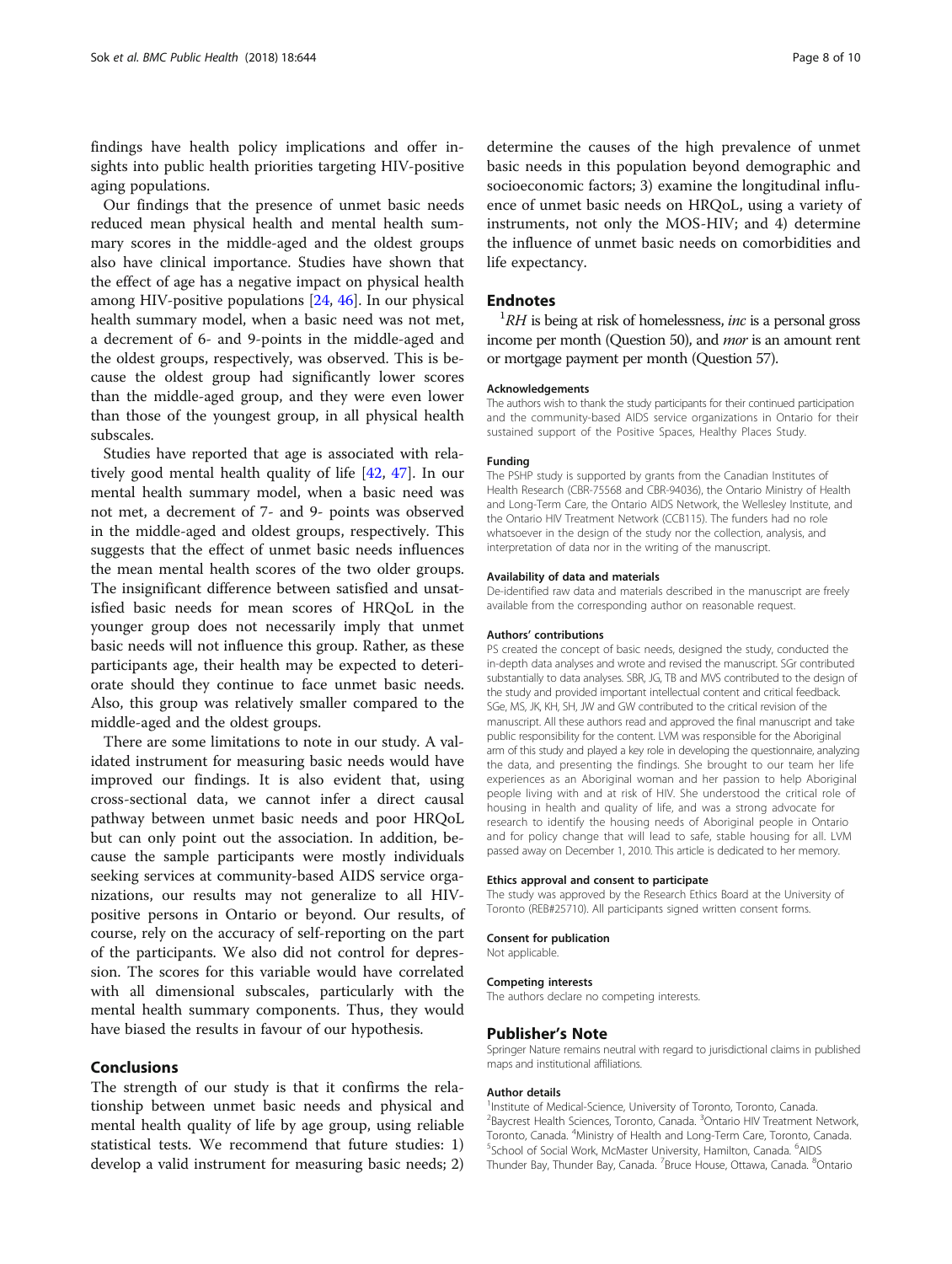<span id="page-8-0"></span>Aboriginal HIV/AIDS Strategy, Toronto, Canada. <sup>9</sup>Fife House, Toronto, Canada. <sup>10</sup>Centre for Urban Health Solutions, St. Michael's Hospital, Toronto, Canada.<br><sup>11</sup>Positive Living Niagara, St. Catherine, Canada. <sup>12</sup>Department of Psychiatry, University of Toronto, Toronto, Canada.

#### Received: 14 June 2017 Accepted: 28 March 2018 Published online: 21 May 2018

#### References

- 1. Cunningham WE, Andersen RM, Katz MH, Stein MD, Turner BJ, Crystal S, Zierler S, Kuromiya K, Morton SC, St CP, et al. The impact of competing subsistence needs and barriers on access to medical care for persons with human immunodeficiency virus receiving care in the United States. MedCare. 1999;37(12):1270–81.
- 2. Riley ED, Moore K, Sorensen JL, Tulsky JP, Bangsberg DR, Neilands TB. Basic subsistence needs and overall health among human immunodeficiency virus-infected homeless and unstably housed women. AmJEpidemiol. 2011; 174(5):515–22.
- 3. Riley ED, Neilands TB, Moore K, Cohen J, Bangsberg DR, Havlir D. Social, Structural and Behavioral determinants of overall health status in a cohort of homeless and unstably housed HIV-infected men. PLoSOne. 2012;7(4): e35207.
- 4. Durbin A, Sirotich F, Antoniou T, Roesslein K, Durbin J, Lunsky Y. Unmet needs among men with human immunodeficiency virus in community mental health care: a cross-sectional study. AIDS Care. 2016;28(7):878–83.
- 5. Worthington C, Krentz HB. Socio-economic factors and health-related quality of life in adults living with HIV. IntJSTD AIDS. 2005;16(9):608–14.
- 6. Rueda S, Raboud J, Mustard C, Bayoumi A, Lavis JN, Rourke SB. Employment status is associated with both physical and mental health quality of life in people living with HIV. AIDS Care. 2011;23(4):435–43.
- 7. Briongos-Figuero LS, Bachiller-Luque P, Palacios-Martin T, De Luis-Roman D, Eiros-Bouza JM. Depression and health related quality of life among HIVinfected people. EurRevMedPharmacolSci. 2011;15(8):855–62.
- 8. Rourke SB, Bekele T, Tucker R, Greene S, Sobota M, Koornstra J, Monette L, Bacon J, Bhuiyan S, Rueda S, et al. Housing characteristics and their influence on health-related quality of life in persons living with HIV in Ontario, Canada: results from the positive spaces, healthy places study. AIDS & Behavior. 2012;16(8):2361–73.
- 9. Choi SK, Fielden S, Globerman J, Koornstra JJ, Hambly K, Walker G, Sobota M, O'Brien-Teengs D, Watson J, Bekele T, et al. Food insufficiency, housing and health-related quality of life: results from the positive spaces, healthy places study. AIDS Care. 2015;27(9):1183–90.
- 10. Weiser SD, Tsai AC, Gupta R, Frongillo EA, Kawuma A, Senkungu J, Hunt PW, Emenyonu NI, Mattson JE, Martin JN, et al. Food insecurity is associated with morbidity and patterns of healthcare utilization among HIV-infected individuals in a resource-poor setting. AIDS. 2012;26(1):67–75.
- 11. Pitts M, Grierson J, Misson S. Growing older with HIV: a study of health, social and economic circumstances for people living with HIV in Australia over the age of 50 years. AIDS PatientCare STDS. 2005;19(7):460–5.
- 12. Heckman TG, Heckman BD, Kochman A, Sikkema KJ, Suhr J, Goodkin K. Psychological symptoms among persons 50 years of age and older living with HIV disease. Aging MentHealth. 2002;6(2):121–8.
- 13. Millar BM, Starks TJ, Gurung S, Parsons JT. The impact of comorbidities, depression, and substance use problems on quality of life among older adults living with HIV. AIDS Behav. 2017;21(6):1684–90.
- 14. Hessol NA, Zepf R, Zobell E, Weiser SD, John MD. Food insecurity and aging outcomes in older adults living with HIV. AIDS Behav. 2017;21(12):3506–14.
- 15. Brennan DJ, Emlet CA, Brennenstuhl S, Rueda S. Socio-demographic profile of older adults with HIV/AIDS: gender and sexual orientation differences. CanJAging. 2013;32(1):31–43.
- 16. Illa L, Brickman A, Saint-Jean G, Echenique M, Metsch L, Eisdorfer C, Bustamante-Avellaneda V, Sanchez-Martinez M. Sexual risk behaviors in late middle age and older HIV seropositive adults. AIDS Behav. 2008; 12(6):935–42.
- 17. Kwiatkowski CF, Booth RE. HIV risk behaviors among older American drug users. JAcquirImmuneDeficSyndr. 2003;33(Suppl 2):S131–7.
- 18. Justice AC, McGinnis KA, Atkinson JH, Heaton RK, Young C, Sadek J, Madenwald T, Becker JT, Conigliaro J, Brown ST, et al. Psychiatric and neurocognitive disorders among HIV-positive and negative veterans in care: veterans aging cohort five-site study. AIDS. 2004;18(Suppl 1):S49–59.
- 19. Guaraldi G, Orlando G, Zona S, Menozzi M, Carli F, Garlassi E, Berti A, Rossi E, Roverato A, Palella F. Premature age-related comorbidities among HIVinfected persons compared with the general population. ClinInfectDis. 2011; 53(11):1120–6.
- 20. Desquilbet L, Jacobson LP, Fried LP, Phair JP, Jamieson BD, Holloway M, Margolick JB. HIV-1 infection is associated with an earlier occurrence of a phenotype related to frailty. JGerontolA BiolSciMedSci. 2007;62(11):1279–86.
- 21. Oursler KK, Goulet JL, Crystal S, Justice AC, Crothers K, Butt AA, Rodriguez-Barradas MC, Favors K, Leaf D, Katzel LI, et al. Association of age and comorbidity with physical function in HIV-infected and uninfected patients: results from the veterans aging cohort study. AIDS PatientCare STDS. 2011; 25(1):13–20.
- 22. Marcus JL, Chao CR, Leyden WA, Xu L, Quesenberry CP Jr, Klein DB, Towner WJ, Horberg MA, Silverberg MJ. Narrowing the gap in life expectancy between HIV-infected and HIV-uninfected individuals with access to care. Journal of acquired immune deficiency syndromes (1999). 2016;73(1):39–46.
- 23. Walters SJ, Munro JF, Brazier JE. Using the SF-36 with older adults: a crosssectional community-based survey. Age Ageing. 2001;30(4):337–43.
- 24. Piette J, Wachtel TJ, Mor V, Mayer K. The impact of age on the quality of life in persons with HIV infection. JAging Health. 1995;7(2):163–78.
- 25. Canadian definition of homelessness. Homeless Hub 10 years: Homelessness 101. 2012. Retrived from: [http://homelesshub.ca/about-homelessness/](http://homelesshub.ca/about-homelessness/homelessness-101/causes-homelessness) [homelessness-101/causes-homelessness.](http://homelesshub.ca/about-homelessness/homelessness-101/causes-homelessness) Accessed 21 Apr 2018.
- 26. Santos JR. Cronbach's Alpha: A tool for assessing the Reliability of Scales. Extension J Inc. 1999;37(2). Retrieved from [https://www.joe.org/joe/](https://www.joe.org/joe/1999april/tt3.php) [1999april/tt3.php](https://www.joe.org/joe/1999april/tt3.php).
- 27. Tavakol M, Dennick R. Making sense of Cronbach's alpha. Int J Med Educ. 2011;2:53-5. Retrieved from: [www.ijme.net/archive/2/cronbachs-alpha.pdf](http://www.ijme.net/archive/2/cronbachs-alpha.pdf).
- 28. Wu AW, Revicki DA, Jacobson D, Malitz FE. Evidence for reliability, validity and usefulness of the medical outcomes study HIV health survey (MOS-HIV). QualLife Res. 1997;6(6):481–93.
- 29. Cohen JM, Whittaker E, Walters S, Lyall H, Tudor-Williams G, Kampmann B. Presentation, diagnosis and management of tuberculosis in HIV-infected children in the UK. HIVMed. 2008;9(5):277–84.
- 30. Medical Outcome Study-HIV Health Survey (MOS-HIV). [https://eprovide.](https://eprovide.mapi-trust.org/instruments/medical-outcome-study-hiv-health-survey) [mapi-trust.org/instruments/medical-outcome-study-hiv-health-survey](https://eprovide.mapi-trust.org/instruments/medical-outcome-study-hiv-health-survey). Accessed 21 Apr 2018.
- 31. MOS-HIV Health Survey (1996). Users Manual. Retrieved from: [http://www.](http://www.ibrarian.net/navon/page.jsp?paperid=16209358&searchTerm=mos-hiv) [ibrarian.net/navon/page.jsp?paperid=16209358&searchTerm=mos-hiv.](http://www.ibrarian.net/navon/page.jsp?paperid=16209358&searchTerm=mos-hiv) Accessed 21 Apr 2018.
- 32. Revicki DA, Sorensen S, Wu AW. Reliability and validity of physical and mental health summary scores from the medical outcomes study HIV health survey. MedCare. 1998;36(2):126–37.
- 33. Blanco JR, Jarrin I, Vallejo M, Berenguer J, Solera C, Rubio R, Pulido F, Asensi V, Del AJ, Moreno S. Definition of advanced age in HIV infection: looking for an age cut-off. AIDS ResHumRetroviruses. 2012;28(9):1000–6.
- 34. Sherbourne CD, Stewart AL. The MOS social support survey. SocSciMed. 1991;32(6):705–14.
- 35. Walker GA, Shostak J. In: Common Statisticel methods for clinical research with SAS\* examples, Third Edition Cary,: SAS Institute Inc. edn.; 2010: Chapter10: Linear regression. p.191-219.
- 36. Hofmann DA. An overview of the logic and rationale of hierarchical linear models. J Manag. 1997;23(6):723–44.
- 37. Fraizer P, Barron K, Tix A. Testing moderator and mediator effects in counseling psychology research. JCounsPsychol. 2004;51:115–34.
- 38. Emlet CA. Truth and consequences: a qualitative exploration of HIV disclosure in older adults. AIDS Care. 2008;20(6):710–7.
- 39. Joyce GF, Goldman DP, Leibowitz AA, Alpert A, Bao Y. A socioeconomic profile of older adults with HIV. JHealth Care Poor Underserved. 2005;16(1): 19–28.
- 40. Hinkin CH, Hardy DJ, Mason KI, Castellon SA, Durvasula RS, Lam MN, Stefaniak M. Medication adherence in HIV-infected adults: effect of patient age, cognitive status, and substance abuse. AIDS. 2004;18(Suppl 1):S19–25.
- 41. Greenbaum AH, Wilson LE, Keruly JC, Moore RD, Gebo KA. Effect of age and HAART regimen on clinical response in an urban cohort of HIV-infected individuals. AIDS. 2008;22(17):2331–9.
- 42. McGowan J, Sherr L, Rodger A, Fisher M, Miners A, Johnson M, Elford J, Collins S, Hart G, Phillips A, et al. Effects of age on symptom burden, mental health and quality of life amongst people with HIV in the UK. J Int AIDS Soc. 2014;17(4 Suppl 3):19511.